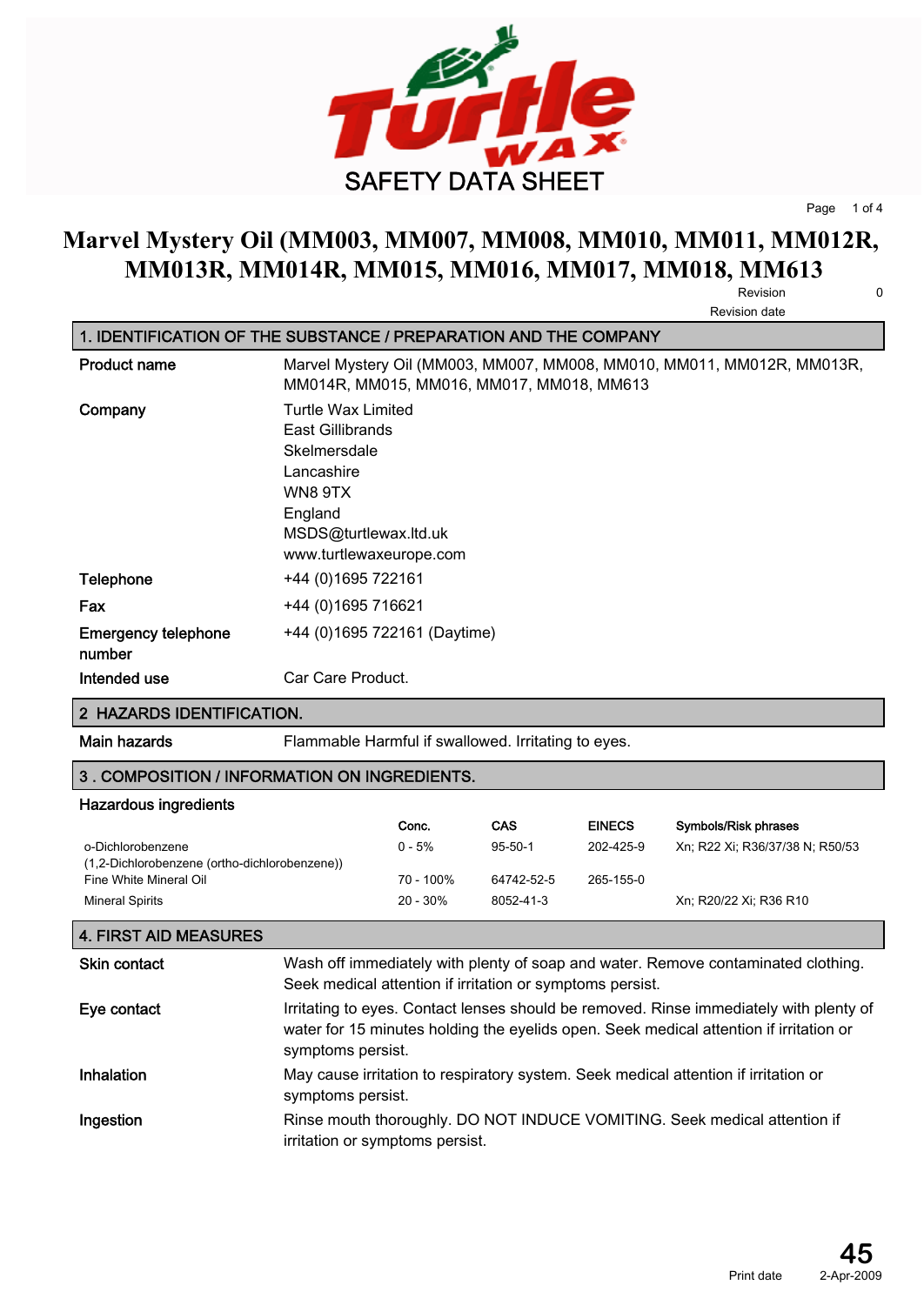# **Marvel Mystery Oil (MM003, MM007, MM008, MM010, MM011, MM012R, MM013R, MM014R, MM015, MM016, MM017, MM018, MM613**

**Revision 0**

| ٠<br>i<br>I<br>۰. |
|-------------------|
|                   |

|                                                                    |                                                                                                                                                                     | Revision<br>U<br><b>Revision date</b>                    |  |
|--------------------------------------------------------------------|---------------------------------------------------------------------------------------------------------------------------------------------------------------------|----------------------------------------------------------|--|
| <b>5. FIRE FIGHTING MEASURES</b>                                   |                                                                                                                                                                     |                                                          |  |
| <b>Extinguishing media</b>                                         | Use extinguishing media appropriate to the surrounding fire conditions.                                                                                             |                                                          |  |
| <b>Fire hazards</b>                                                | carbon oxides may be formed in fire conditions.                                                                                                                     |                                                          |  |
| Protective equipment                                               | Wear suitable respiratory equipment when necessary.                                                                                                                 |                                                          |  |
| 6. ACCIDENTAL RELEASE MEASURES                                     |                                                                                                                                                                     |                                                          |  |
| <b>Personal precautions</b>                                        | Ensure adequate ventilation of the working area. Surfaces contaminated with the<br>product will become slippery.                                                    |                                                          |  |
| <b>Environmental precautions</b>                                   | Do not allow product to enter drains. Prevent further spillage if safe.                                                                                             |                                                          |  |
| Clean up methods                                                   | Absorb with inert, absorbent material. Transfer to suitable, labelled containers for<br>disposal. Clean spillage area thoroughly with plenty of water.              |                                                          |  |
| 7. HANDLING AND STORAGE                                            |                                                                                                                                                                     |                                                          |  |
| Handling                                                           | Ensure adequate ventilation of the working area. Adopt best Manual Handling<br>considerations when handling, carrying and dispensing.                               |                                                          |  |
| <b>Storage</b>                                                     | Keep in a cool, dry, well ventilated area. Keep containers tightly closed. Store in<br>correctly labelled containers. Store at temperatures between 5 °C and 35 °C. |                                                          |  |
|                                                                    | 8. EXPOSURE CONTROLS / PERSONAL PROTECTION                                                                                                                          |                                                          |  |
| <b>Exposure limits</b>                                             |                                                                                                                                                                     |                                                          |  |
| o-Dichlorobenzene<br>(1,2-Dichlorobenzene (ortho-dichlorobenzene)) | WEL 8-hr limit ppm: 25<br>WEL 15 min limit ppm: 50                                                                                                                  | WEL 8-hr limit mg/m3: 153<br>WEL 15 min limit mg/m3: 306 |  |
| <b>Mineral Spirits</b>                                             | WEL 8-hr limit ppm:<br>WEL 15 min limit ppm:                                                                                                                        | WEL 8-hr limit mg/m3: 575<br>WEL 15 min limit mg/m3:     |  |
| <b>Engineering measures</b>                                        | Ensure adequate ventilation of the working area.                                                                                                                    |                                                          |  |
| Occupational exposure<br>controls                                  | Wash hands after handling the product.                                                                                                                              |                                                          |  |
| 9. PHYSICAL AND CHEMICAL PROPERTIES                                |                                                                                                                                                                     |                                                          |  |
| <b>Description</b>                                                 | Liquid.                                                                                                                                                             |                                                          |  |
| Colour                                                             | Red.                                                                                                                                                                |                                                          |  |
| Odour                                                              | Characteristic.                                                                                                                                                     |                                                          |  |
| Flash point                                                        | $51^{\circ}$ C                                                                                                                                                      |                                                          |  |
| <b>Relative density</b>                                            | 0.876                                                                                                                                                               |                                                          |  |
| <b>Evaporation rate</b>                                            | $<$ 0.1 n-butyl acetate = 1.0                                                                                                                                       |                                                          |  |
| <b>Melting point</b>                                               | $-51^{\circ}$ C                                                                                                                                                     |                                                          |  |
| <b>10. STABILITY AND REACTIVITY</b>                                |                                                                                                                                                                     |                                                          |  |
| <b>Stability</b>                                                   | Stable under normal conditions.                                                                                                                                     |                                                          |  |
| <b>Conditions to avoid</b>                                         | Store at temperatures below 35 °C.                                                                                                                                  |                                                          |  |
| Materials to avoid                                                 | Strong oxidising agents.                                                                                                                                            |                                                          |  |
| Hazardous decomposition                                            | Carbon oxides. Hydrocarbons.                                                                                                                                        |                                                          |  |

**products**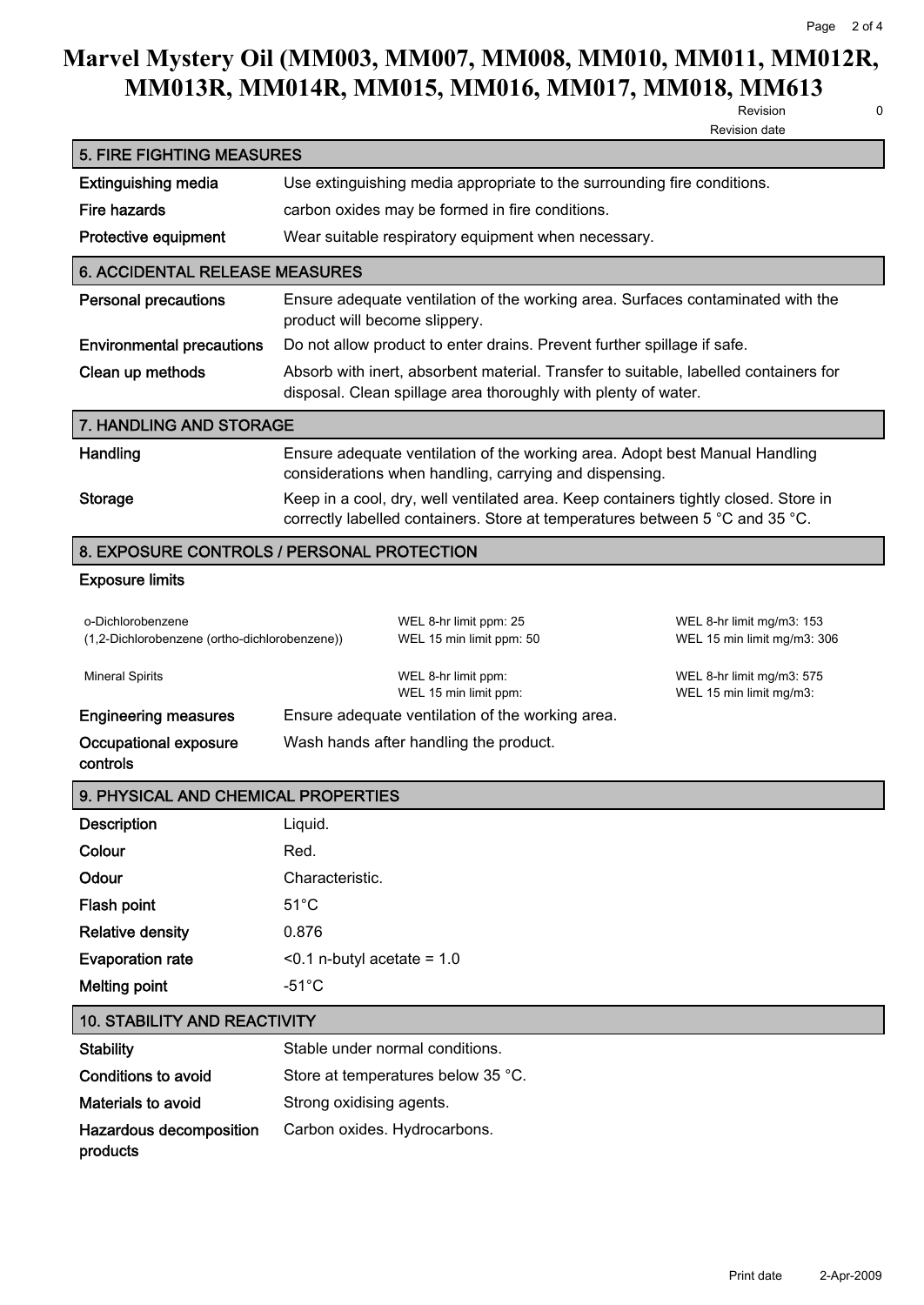### **Marvel Mystery Oil (MM003, MM007, MM008, MM010, MM011, MM012R, MM013R, MM014R, MM015, MM016, MM017, MM018, MM613**

**11. TOXICOLOGICAL INFORMATION**

**Revision 0 Revision date**

**Acute toxicity Ingestion may cause nausea and vomiting. Irritating to eyes. Repeated or prolonged exposure Prolonged or repeated exposure may cause irritation to skin and mucous membranes. 12. ECOLOGICAL INFORMATION Ecotoxicity No known adverse environmental effects. Mobility Viscous liquid. Degradability Readily biodegradable. Bioaccumulation Does not bioaccumulate. 13. DISPOSAL CONSIDERATIONS General information Dispose of in compliance with all local and national regulations. Do not allow product to enter drains. Disposal methods Dispose of in compliance with all local and national regulations. Disposal of packaging Empty containers can be sent for disposal or recycling. 14. TRANSPORT INFORMATION ADR/RID Shipped in limited quantities under ADR. UN 1268 Packing group III Class 3 Hazard ID 30 Proper Shipping PETROLEUM DISTILLATES. Name N.O.S, . IMDG UN 1268 Packing group III Class 3 Marine pollutant . EmS Code F-E S-E IATA UN 1268 Packing group III Class 3 Subsidiary risk - Packing Instruction (Cargo) 310 Maximum quantity 220 L Packing Instruction (Passenger) 309 Maximum quantity 60 L**